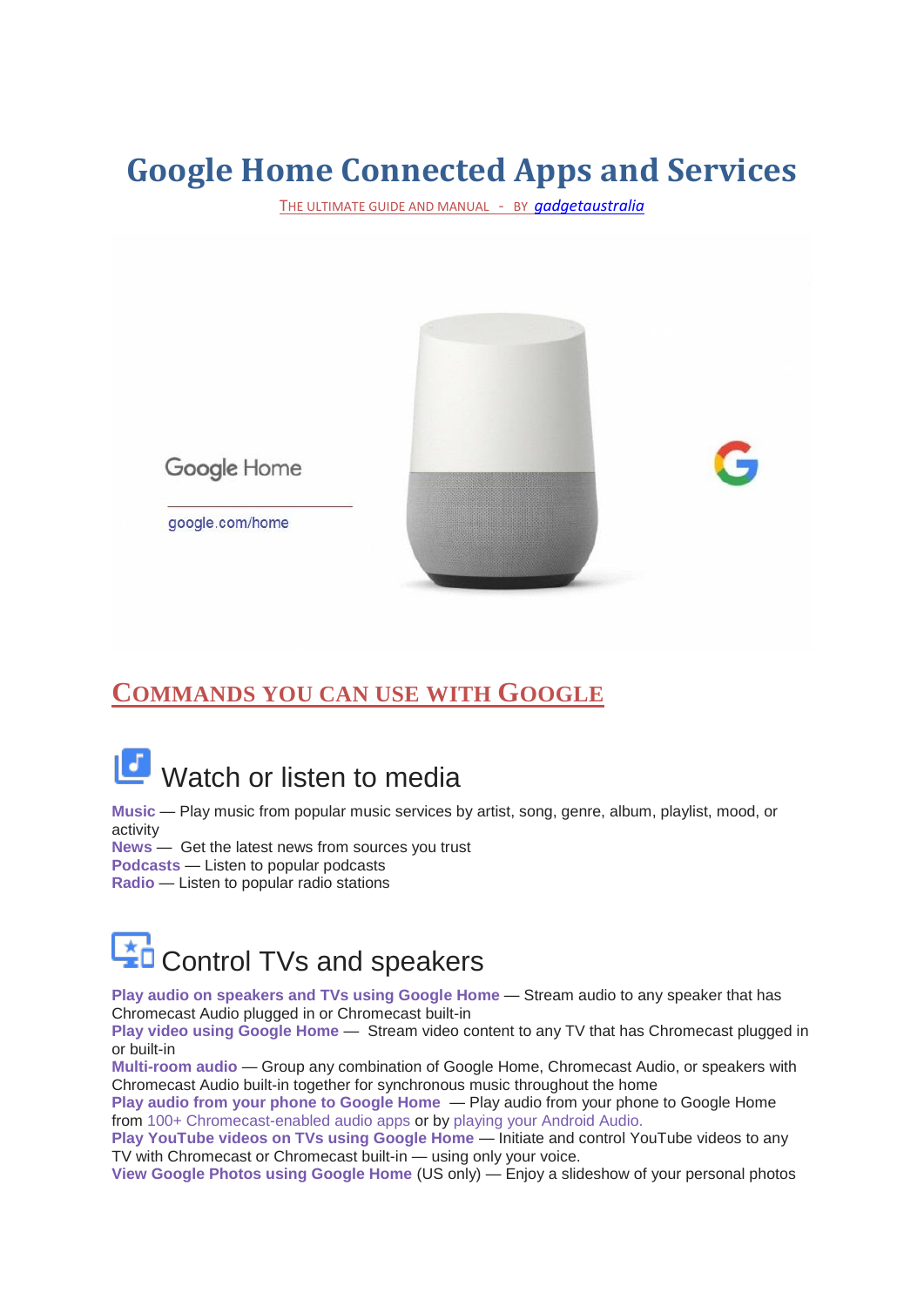from your Google Photos library on any [voice-supported TV with Chromecast or Chromecast built](https://support-content-draft.corp.google.com/googlehome/answer/7029380#TVsupporteddevices)[in](https://support-content-draft.corp.google.com/googlehome/answer/7029380#TVsupporteddevices) — using only your voice.



**Traffic** — Ask for traffic and travel times when driving, walking, or biking **Local guide** — Search for local places and ask for additional information **Weather** — Ask for current weather or forecasts for the week for your home location or any other location **Calendar** — Ask about an event or get your schedule for the day from Google Calendar

**Flight information** — Get status updates on your upcoming flight

**My day** — Get a curated daily snippet about your day which includes weather, calendar, commute, reminders, and news

reminders, and news



Design or change your google home colors – Check for [designer](http://amzn.to/2uhFqTj) covers here

## <sup>t</sup> Manage tasks

**Timer** — Set, pause, check, resume, and cancel timers **Alarm** — Set, check, cancel, stop, and snooze multiple and/or recurring alarms **Shopping list** — Add items to your Shopping list and check what's already on it



**Facts & info** — Ask Google what you want to know **Finance** — Ask about current individual stock prices or current points of an index, like the NASDAQ **Sports** — Ask for scores, live updates, or next game date, location, and time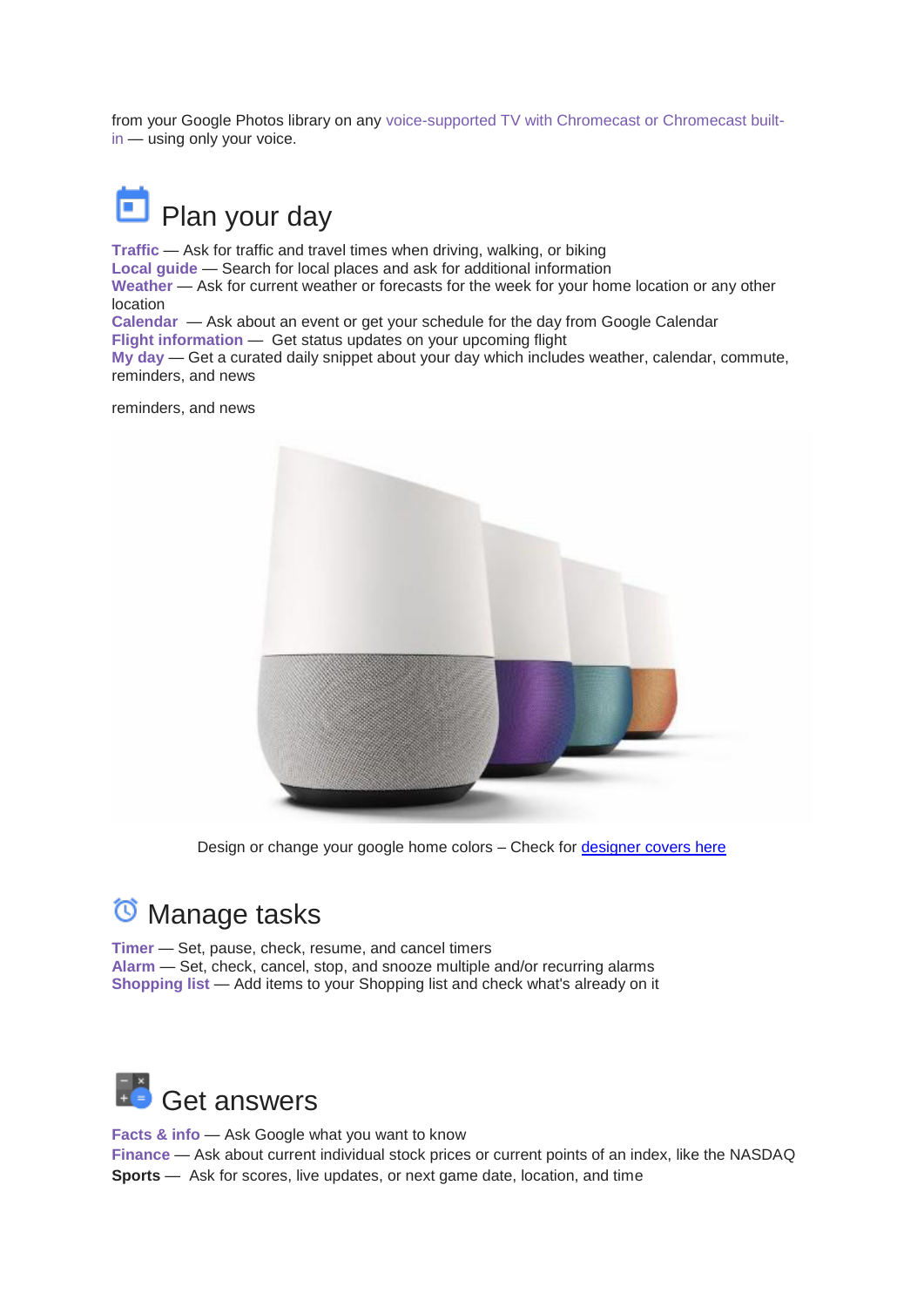**Calculator** — Perform complicated calculations **[Translation](https://support.google.com/googlehome/answer/7029487)** — Get translations for words or phrases in supported languages **Unit conversions** — Get unit conversions **[Nutrition](https://support.google.com/googlehome/answer/7029487)** — Get nutrition information for ingredients or food **Dictionary** — Get definitions and spellings for words



**Control your thermostats** — Control the temperature with supported smart thermostats **Control your lights** — Turn on/off, dim, and check if lights are on with supported smart bulbs **Control your plugs** — Turn on/off devices around your home with supported smart plugs **IFTTT - If this, then that** — Control countless online services and third-party smart devices that aren't directly integrated



**[Games](https://support.google.com/googlehome/answer/7029814)** — Test your knowledge with trivia and games. **[Fun](https://support.google.com/googlehome/answer/7029814)** — Try various queries to see if Google Home has some surprises.



**BEST COMPANION GADGET FOR GOOGLE HOME - CHROMECAST**

## Basic voice commands for all content providers

**To do this... Say "Ok Google" or "Hey Google," then...**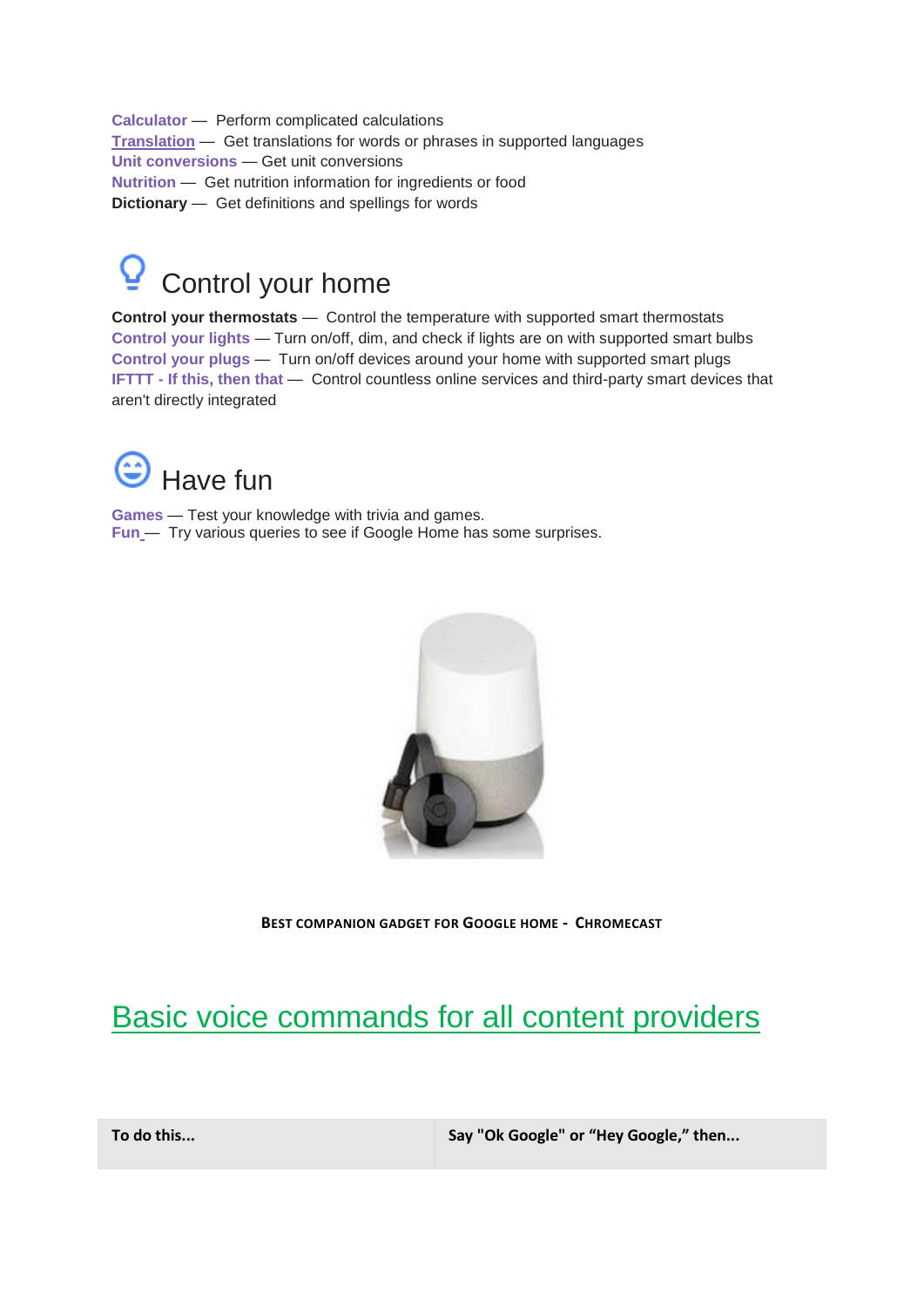| Request a song                                                                        | "Play <song name="">", "Play <song name=""> by <artist<br>name&gt;", "Play <song name=""> on <music service="">"</music></song></artist<br></song></song>                                        |
|---------------------------------------------------------------------------------------|--------------------------------------------------------------------------------------------------------------------------------------------------------------------------------------------------|
| Request an artist                                                                     | "Play <artist name="">", Play <artist name="">" on <music<br>service&gt;"</music<br></artist></artist>                                                                                           |
| Request an album                                                                      | "Play <album name="">", "Play <album name=""> by<br/><artist name="">", "Play <album name=""> by <artist<br>name&gt; on <music service="">"</music></artist<br></album></artist></album></album> |
| Play music based on genre/mood/activity                                               | "Play classical music", "Play happy music", "Play<br>music for cooking", "Play <genre> on <music<br>service&gt;"</music<br></genre>                                                              |
| Play personalized suggested content from<br>chosen service                            | "Play some music", "Play <genre> music on <music<br>service&gt;"</music<br></genre>                                                                                                              |
| Play music on your speakers, TV, or video<br>device. Note: Device linkingis required. | "Play music on my living room TV", "Play <genre><br/>on my bedroom speakers"</genre>                                                                                                             |
| Pause                                                                                 | "Pause", "Pause the music"                                                                                                                                                                       |
| <b>Resume</b>                                                                         | "Resume", "Continue playing"                                                                                                                                                                     |
| <b>Stop</b>                                                                           | "Stop", "Stop the music"                                                                                                                                                                         |
| Play next song                                                                        | "Next", "Skip", "Next song"                                                                                                                                                                      |
| What's playing                                                                        | "What's playing?", "What song is playing?", "What<br>artist is playing?"                                                                                                                         |
| Control volume                                                                        | "Set volume to 5", "Set volume to 40%"                                                                                                                                                           |

### **CONTROL YOUR HOME AND SERVICES BY VOICE**

#### **Audio**

- Google Play Music
- YouTube Music (US only)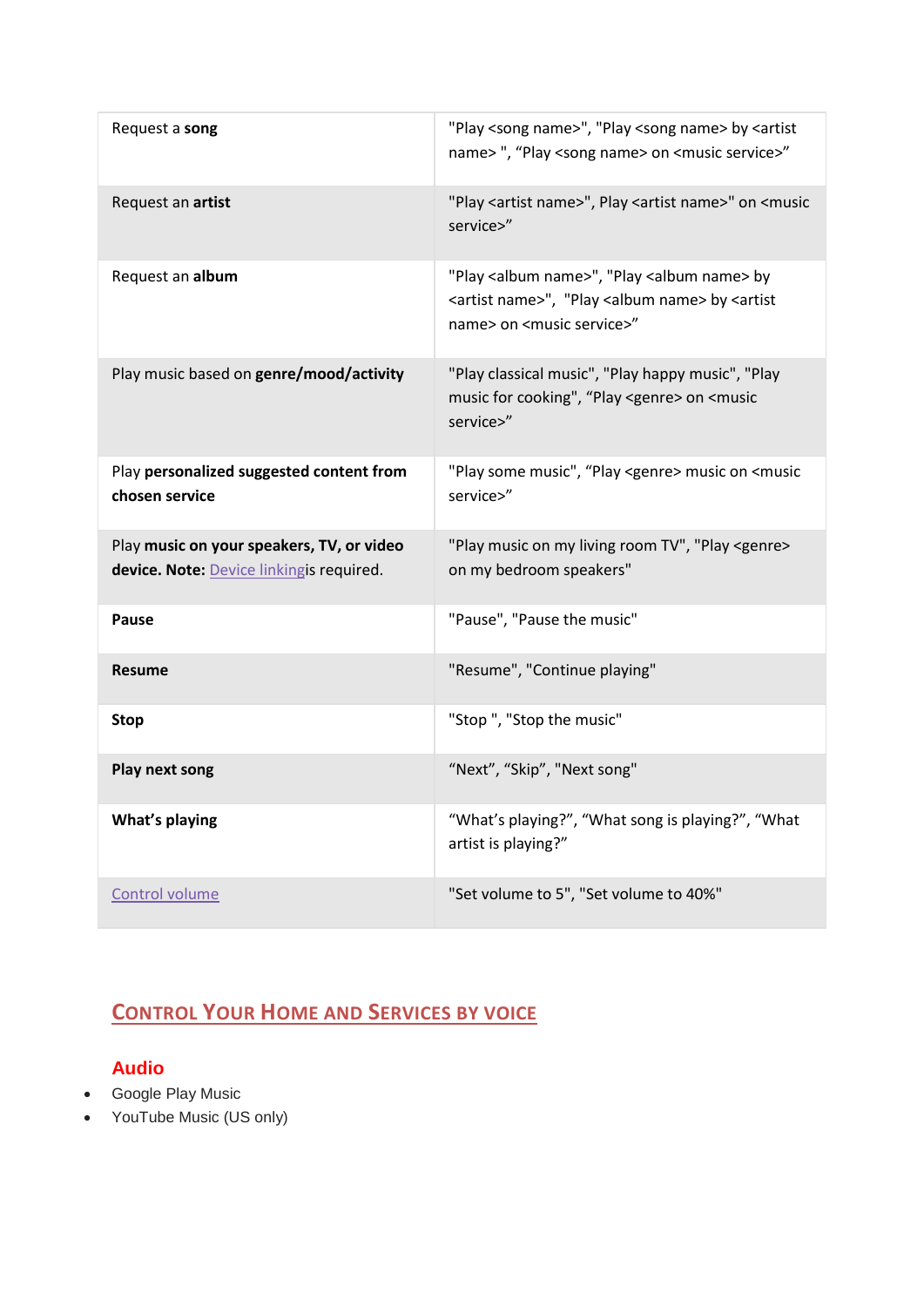

• iHeartRadio

#### **Smart home**

• Nest Thermostats



- [Philips Hue](http://amzn.to/2t3Ddqf) Samsung SmartThings
- Honeywell



- Belkin Wemo
- Wink



- LIFX
- Best Buy Insignia
- If This Then That, by IFTTT
- Osram
- Lowes Iris
- Lutron Caseta
- iHome
- **•** Emberlight
- Leviton
- Artik Cloud
- iDevices (Lights, plugs, and switches)
- NuBryte
- Universal Devices (Lights, plugs, and switches)
- Mobilinc (Lights, plugs, and switches)
- LightwaveRF
- Plum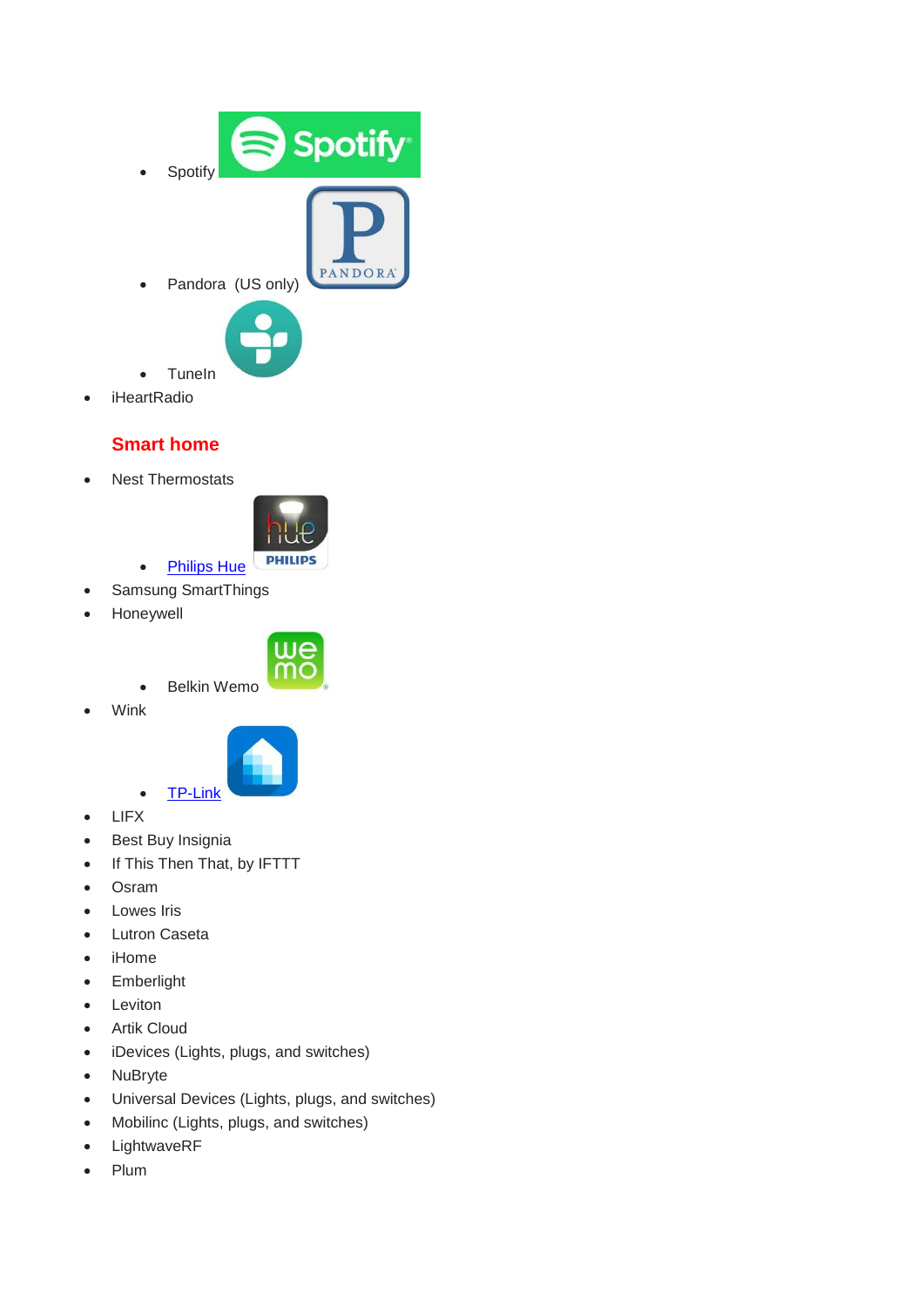- Voice UPB Bridge
- Smartika



- Hive
- Awair
- Wiz
- Deako
- Geeni
- Lutron Connect

#### **Streaming devices**

- Google Chromecast (Chromecast, Chromecast Audio, Chromecast Ultra)
- Vizio
- Toshiba
- Philips
- Sony
- Bang & Olufson
- B&O PLAY
- **•** Grundig
- Polk Audio

#### **Videos and Photos (Chromecast or TV with Chromecast built-in required)**

YouTube



Google Photos

#### **Tasks**

Google Calendar

#### **Games and Fun**



• [Mad Libs](https://play.google.com/store/apps/details?id=com.prh.madlibs_&hl=en)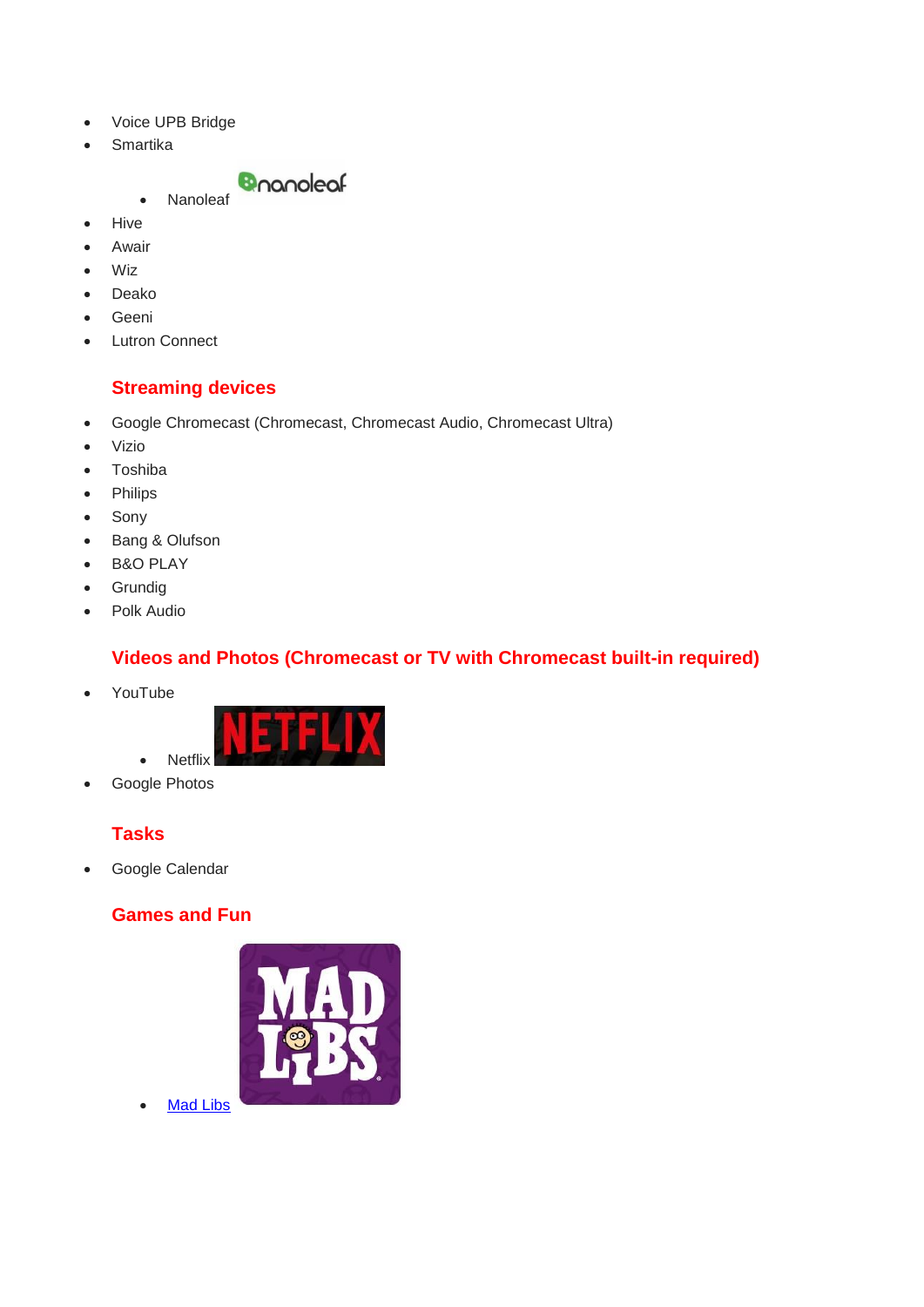#### **ADVANCED VOICE COMMANDS FOR FREE AND SUBSCRIPTION SERVICES**

**Available music services:**

- 1. Google Play Music
- 2. YouTube Music  $\bullet$  (US only)
- 3. Spotify ●
- 4. Pandora  $P$  (US only)

**Note:** For all services, Google Home currently supports a single account per streaming service.

### HOW TO - SETTING YOUR DEFAULT MUSIC SERVICE ON GOOGLE HOME

- 1. Open the Google Home app  $\bigcirc$
- 2. In the top left corner of the Home screen, tap **Menu**  $\equiv$ .
- 3. Verify that the Google Account that is listed is the one linked to [Google Home.](https://support.google.com/googlehome/answer/7124017?#checklinkedaccount) To switch accounts, click the triangle to the right of the account name.
- 4. Tap **Music** .
- 5. To choose your default service, tap the radio button to the left of the service.
- 6. Linking functionality:
	- 1. For Google Play Music and YouTube Red, your accounts are automatically linked when you link your Google Account to Google Home.
	- 2. For Spotify and Pandora, you will need to link your accounts.
	- To connect your account, tap **LINK**.
	- Sign in or sign up for the service and complete the sign-in flow.
	- To unlink an account, tap **UNLINK**.

# HOW TO - PREVENT GOOGLE PHOTOS FROM DISPLAYING ON TVS

If [Personal results is on,](https://support.google.com/googlehome/answer/7245296?hl=en&ref_topic=7029584#personalresultsphoto) Google Photos will show on TVs using Google Home by default. To turn off this feature, follow the steps below.

- 1. Open the Google Home app  $\bullet$
- 2. In the top left corner of the Home screen, tap **Menu**  $\equiv$ .
- 3. Verify that the Google Account that is listed is the one linked to [Google Home.](https://support.google.com/googlehome/answer/7124017?#checklinkedaccount) To switch accounts, click the triangle to the right of the account name.
- 4. Tap **More settings.**
- 5. Under "Services," tap **Videos and photos.**
- 6. Under "Photos," slide the slider off  $\blacksquare$ .

*Ref links*